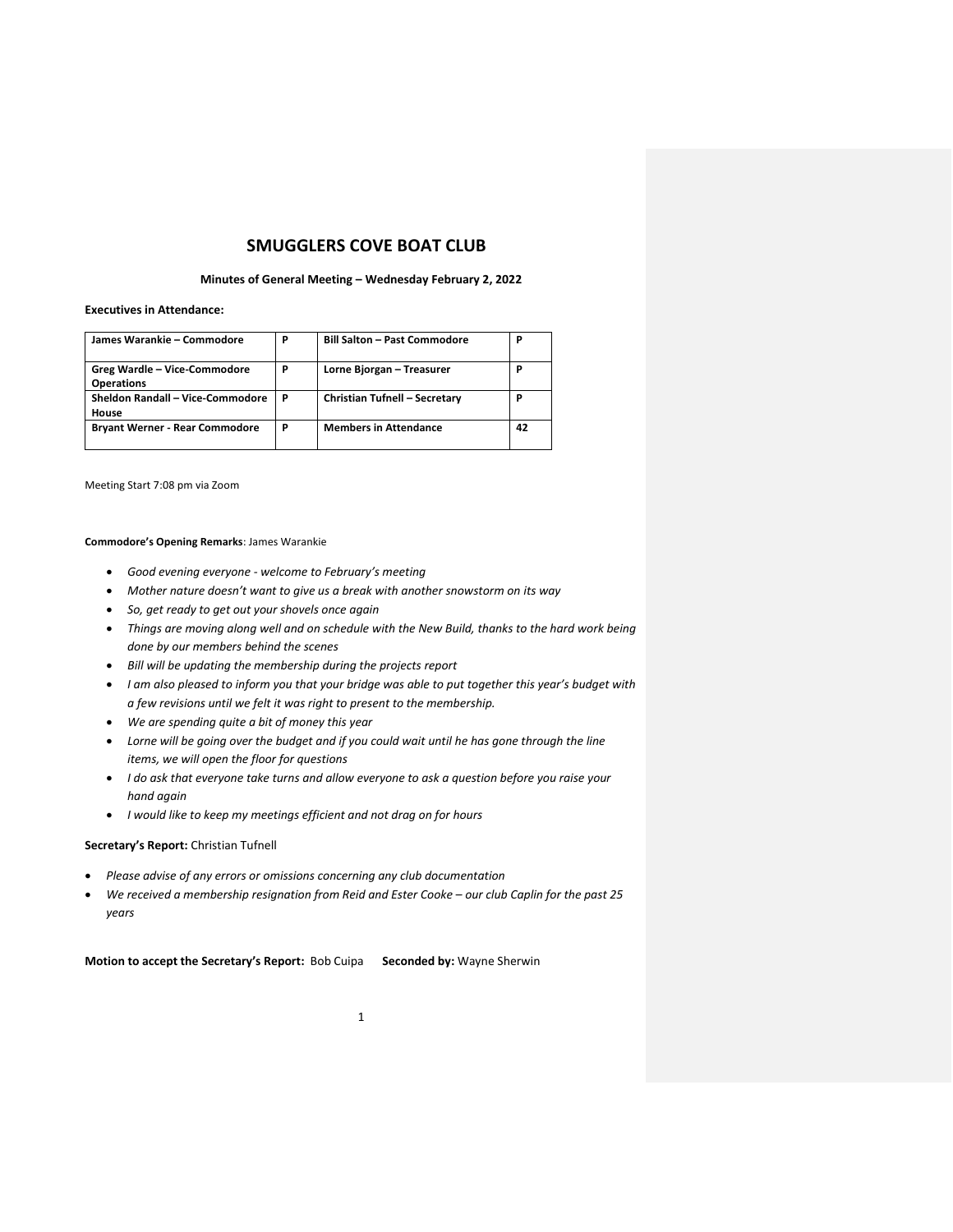### **Correspondence** – James Warankie

• *n/a*

### **Treasurer's Report – Lorne Bjorgan**

**as of Jan 31st 2022**

Chequing account balance \$38,819.58

Savings account \$82,522.91

GIC (reserve fund account) \$10,273.88

Total \$121,343.49

Over the last couple of months \$70,000.00 has been transferred from the savings account to the chequing account to pay for the construction of the new club house to date, with more to come every week.

In the budget being presented tonight allowances have been made for additional items we will need to complete the full club house project, not just the structure. We will review these in detail tonight.

The original budget of \$165,000.00 HST included does not cover anything except the actual fixed structure. Items like decks, walkway extension, 2 new dinning platforms, appliances, the list goes on, are not under the \$165,000.00. The membership has already approved \$22,500.00 + HST for the dinning decks, but due to substantial increases in steel, flotation and wood since the deck budget was compiled last fall, the final cost will exceed that estimate.

Another \$10,000.00 + HST was also approved at the December meeting to put towards additional expenses and unforeseen budget increases, plus money towards items like canopy covers for downriver dinning deck and possibly river facing dinning deck, plus other required items, as far as that money will go.

With approval of the 2022 budget, we should be in perfect shape with everything we want and need by May 24 weekend. With our amazing new complex and amenities, many other clubs could only dream of, guaranteed we will quickly become the Lake Ontario place to be.

Three short months to go!

**Motion to accept Treasurer's Report:** Bob Cuipa **Seconded by:** Jasper Zwarts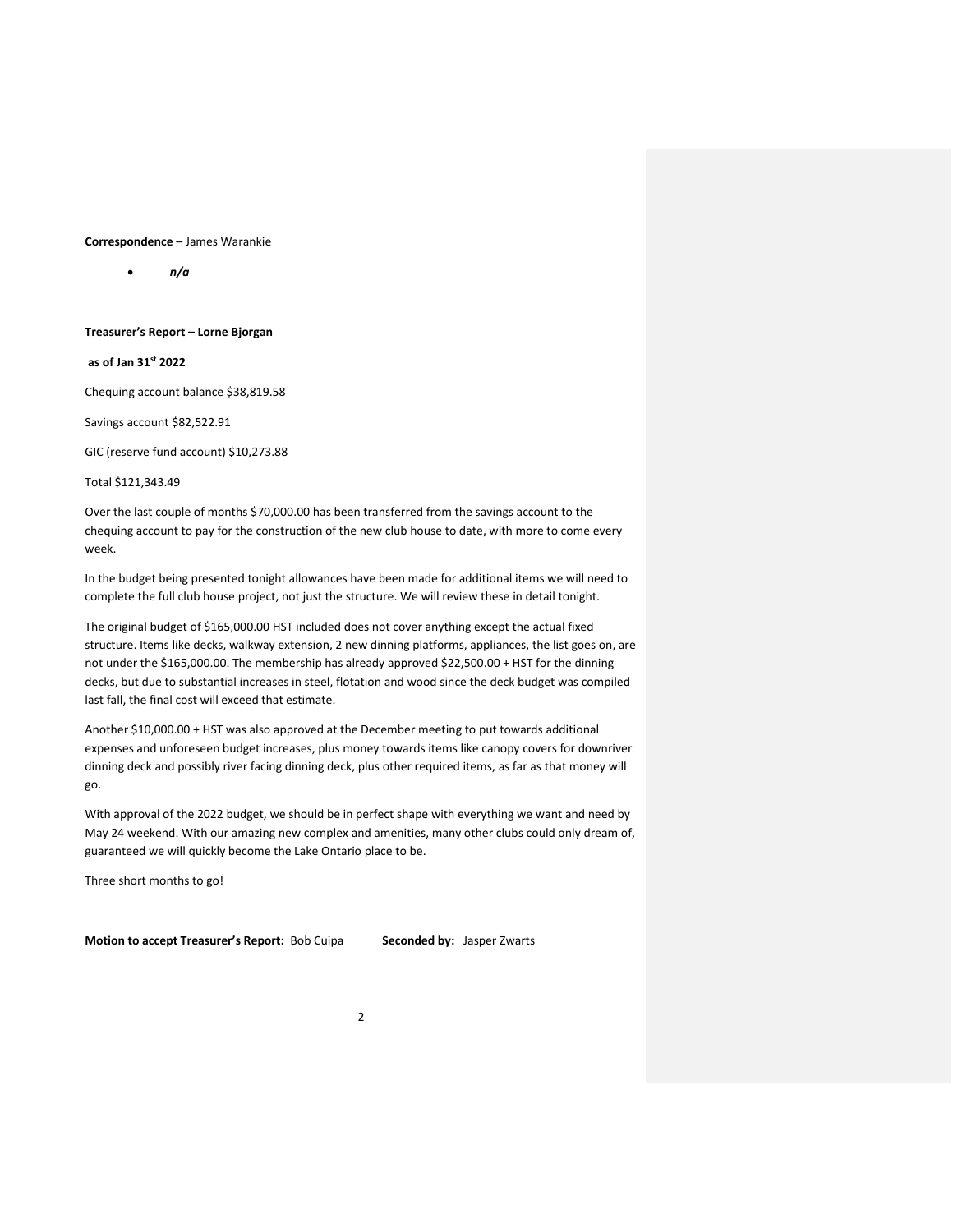### **2022 Operational Budget – Lorne Bjorgan**

- no membership fee increases \$200 building fee added to membership
- no change to dock fees
- mandatory work hours increase from 20 to 25 to account for all the work associated with the new club house build
- \$12,500 added to the reserve fund (now to total \$25K)
- Funds dedicated to replacing power cable and siding on the gatehouse, repair rot and add additional flotation to the shoreside end
- Funds dedicated to a new video surveillance system
- Increased insurance costs updated valuations of new club house and gatehouse workboats only insured for liability except for the new motor which is fully insured
- Some issues/mistakes/double entries found with last year's bookkeeping working on sorting them out with the bookkeeping service

### **Questions**

**Bob C/Bruce** – Are their sufficient funds dedicated for all the Social Events planned this season?

**Lorne** – Increased from \$2,500 to \$3,500, Funds for Sail Past, Commodore's Ball and Work parties are all lumped together. Anticipated slippage from other line objects should be available to assist with any short falls if required

**Bob C/** – What happened that we need video cameras?

**James/Lorne** – Previously reported we had some theft last year – propane tank and battery, as well as a few suspicious events involving boats coming free from their moorings and reports of uninvited fishmen/visitors on the complex

**Brian** - We will need to post signs and be careful about protecting membership privacy

**Lorne** – signs will be posted and only activity on the main walkways – upstream and downstream, and towards the gatehouse/beach area will be captured. No cameras will be installed inside the club or aimed at any of the dinning decks or members boats

**Bruce** – Great Job Lorne – thank you for all your work on this year's budget!

## **Motion to accept the Budget made by** Moe Waselovich **Seconded by** Bill Salton

**Motion Accepted - 97% membership approval received in support**

**Sick Members** – James Warankie

• *n/a*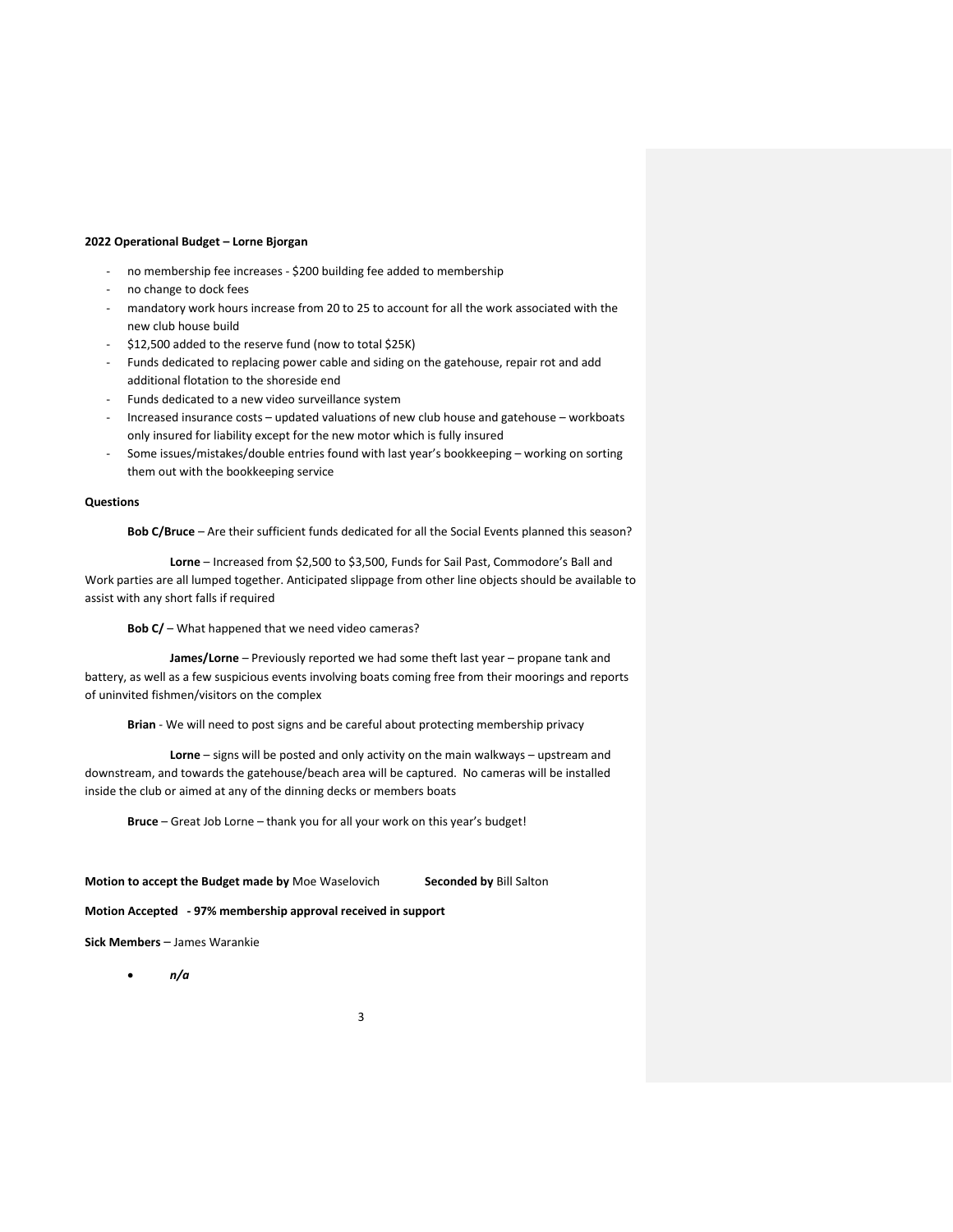#### **Announcements**

### **Commented [CT1]:**

### James Warankie

My deepest sympathy goes out to a couple of members whose family members have passed away.

- *Barb Bjorgan's* father passed away suddenly this past week
- *Dan Grinham's* brother passed away suddenly
	- o no information yet available regarding funeral arrangements

I also regret to inform the membership that Reid and Ester Cook have put in their resignation and will be moving out east.

- They are hoping to buy another boat to continue their sailing adventures. I asked Reid to not leave until he blessed the new clubhouse.

On a good note, *Bob and Nancy Mennie* are enjoying their 2-month vacation in Hawaii.

- *Bill and Jill Salton* will be joining them the end of February and together they will be presenting a letter from the Commodore, along with a club burgee to the Commodore of the Waikiki Yacht Club.
- We will be adding them to our reciprocal list and if you happen to be in town, you can enjoy spending time at a very welcoming club!

## Bob Cuipa

If anyone needs any machining or welding (including aluminum) call Kevin (905) 328-4092

**New Members - Swearing In** – James Warankie

*n/a*

## *Orientation Committee Update:* Gary Cornet

• *We have 3 membership applicants in progress to be ready for the March meeting*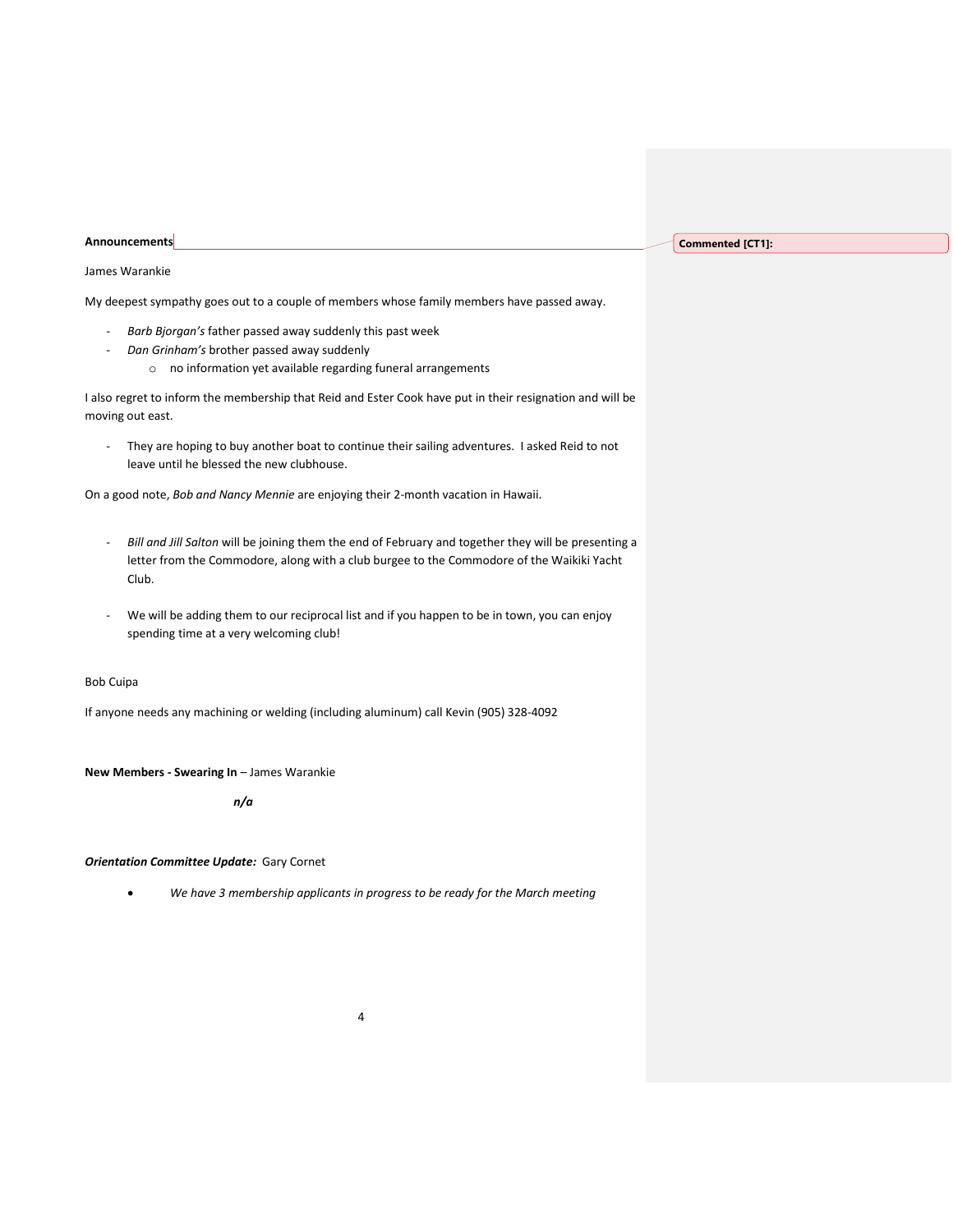### **Vice Commodore's Report - Operations:** Greg Wardle

- *Thank you to Lorne for the solid work on the budget*
- *Tremendous job to those working on the new build – very tough working conditions!*
- *The gatehouse will need some attention this year to keep it from further deteriorating*

## **Vice Commodore's Report – House:** Sheldon Randall

- o *Not much to report or update on*
- o *Work parties will be organized for the spring – stay tuned*

## **Rear Commodore's Report:** Bryant Werner

• *no update until the docks are in the water*

## **Social Chair –** Bruce Lee

- *Pillar and Post* has a free skating rink
- This could be a fun social event if someone is interested in organizing an event
- *Pub Night* is still TBD due to Covid protocols

*Morty – Bill Nicol just started working there…we may have an inside contact*

## **Dock Captain – Harvey Freel**

• No change since last report

## **Fleet Captain – Jon Lelie**

• Nothing to report

## **Safety Chair Bob Cuipa** (for Guillermo Fuentes)

• *Some seasonal reminders – get vaccinated, watch your health and be mindful of ice!*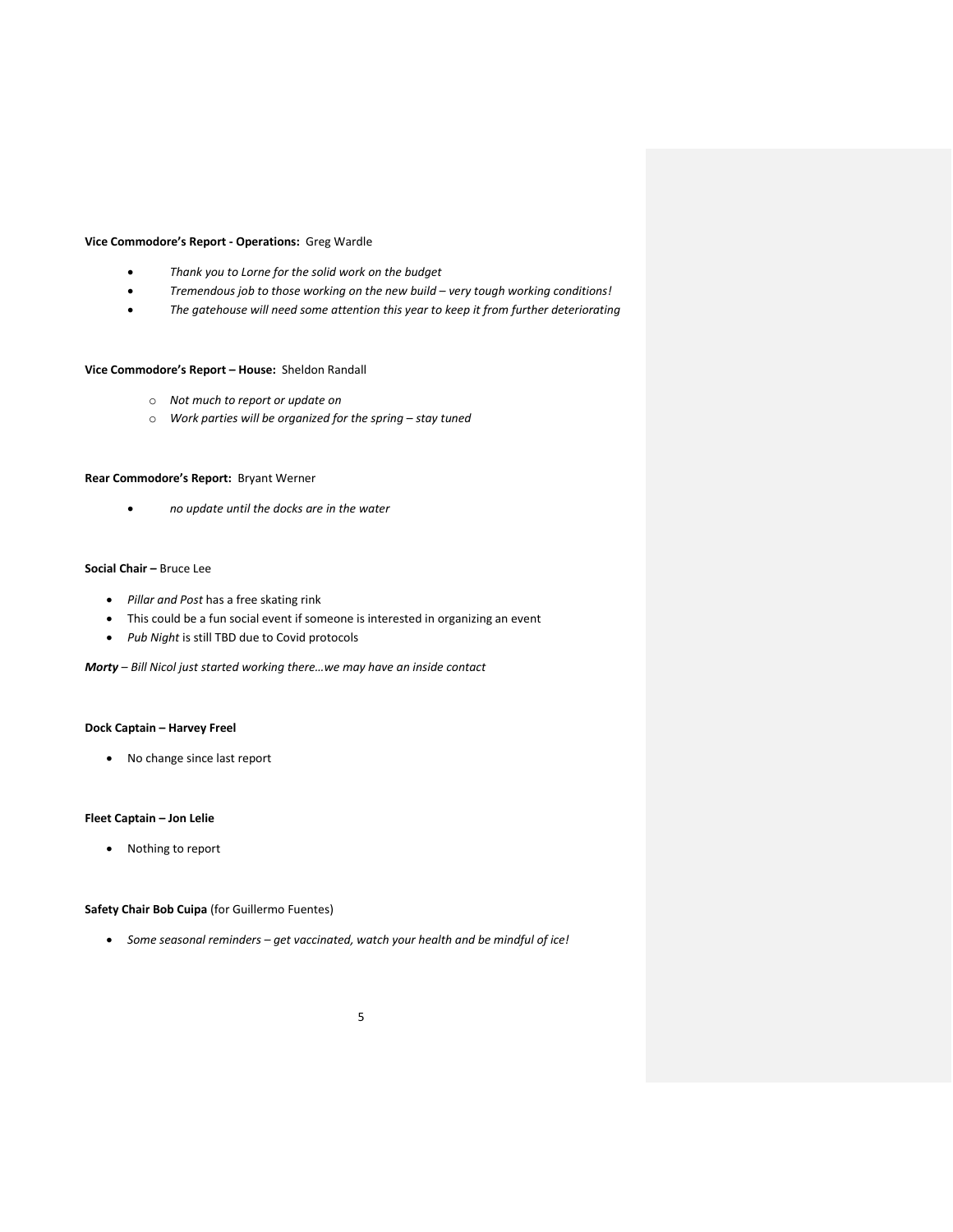### **Projects**

## **Track If Forward – How To Use Video** - James Warankee

- *I am almost ready to start videoing and editing a how to video on Track It Forward for our new members who join the club*
- *It will also be a good refresher for current members that are still struggling with it*
- *If anyone is in need of a one-on-one lesson, please don't hesitate to contact me*
- *I will be passing on the management of this activity to Greg*

## **New Building Committee Update –** Bill Salton for Dan Grignon

- *I am filling in for Dan this evening*
- *The project is on schedule*
- *The refurbished tanks are looking great and have been returned to the site in Queenston*
- *Soon, there will be a call-out for help to scrape and paint the main platform*
- *This will be done before the tanks are reinstalled*
- *The project is close to budget*
- *It is tracking a little over*
- *COVID times and supply chain issues have made purchases more challenging*
- *The group has been successful in using alternate sources to keep the costs on track*
- *Just keep an eye out for Work Party invites – coming soon!*

If you are involved in any projects associated with the new build, please send any pictures you have to both Erika at[: smugglerspictures@gmail.com](mailto:smugglerspictures@gmail.com) and Lori Thwaites at: [nautibear2004@gmail.com](nautibear2004@gmail.com%20) who posts them on Facebook. We are collecting pictures and videos so that we can document the whole process.

### **Comments**

**Bob –** Special thanks to Terry who move the tanks back and forth to Stevensville in the bitter cold

**Brian –** Opportunities soon to open for work parties to begin work on the inside of the club. We want to get the pontoons reattached next. We are also doing some relationship building with the Jet Boats, assisting them with some of their work at the dock.

#### **Old Business –** James Warankie

• *n/a*